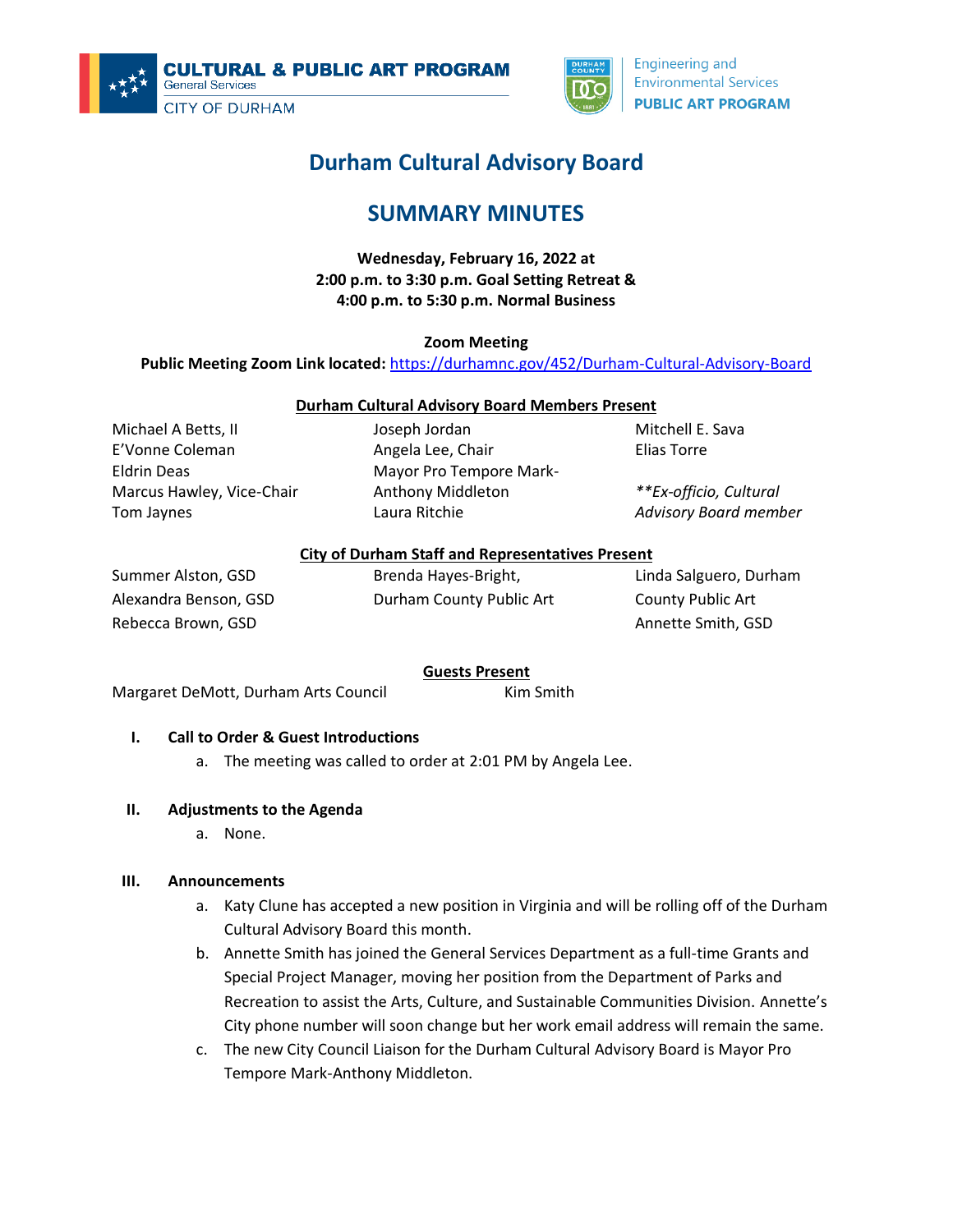

#### **IV. New Business**

- a. Task Force Updates
	- 1. Updates from Task Force on Advocacy Paper for Cultural Master Plan
		- 1. Goal 1: Lead community research to build a case for a new cultural master plan for Durham, incorporating the principles and ideals of the Independent Artist Proposal.
			- a. Task Force members: Katy Clune (co-leader), E'Vonne Coleman (co-leader), Mitchell E. Sava, Ava Navarro, Laure Ritchie
		- 2. Goal 2: Design and execute an advocacy approach for 2021 and 2022 to seek funding for a new cultural master plan for Durham.
			- a. Task Force members: E'Vonne Coleman, Saira Estrada, Joseph Jordan
			- b. City Council did not recommend the funding proposal brought forth by Durham Arts Council and supported by DCAB. The subcommittee(s) are scheduled to meet before the next monthly DCAB meeting and will have more updates in February.
		- 2. Updates from Task Force on Goal 3:
			- 1. Goal 3: Develop sustainable strategies devoted to diversity, equity, and inclusion in the work of DCAB, with a particular focus on anti-racism and social justice.
				- a. Task Force Members: E'Vonne Coleman, Tom Jaynes, Ava Navarro, Saira Estrada, Michael A Betts, II, Raafe Purnsley, and Laura Ritchie
- b. Goal Setting Process
	- 1. Process normally includes the Review of Achievements, Small Group Discussions, and questions
		- 1. Past meeting minutes from the 2019 Retreat: [https://durhamnc.gov/AgendaCenter/ViewFile/Minutes/\\_11202019-](https://durhamnc.gov/AgendaCenter/ViewFile/Minutes/_11202019-1393) [1393](https://durhamnc.gov/AgendaCenter/ViewFile/Minutes/_11202019-1393)
		- 2. Past meeting minutes from the 2020 Retreat: [https://durhamnc.gov/AgendaCenter/ViewFile/Minutes/\\_12162020-](https://durhamnc.gov/AgendaCenter/ViewFile/Minutes/_12162020-1672) [1672](https://durhamnc.gov/AgendaCenter/ViewFile/Minutes/_12162020-1672)
- c. Prior Goals

1. 2019

- 1. Develop a process for equitable and transparent festival funding, which could serve as a model for the City's cultural resource allocation.
- 2. Research and develop the methodology for an equitable, accountable system for education, training, and outreach within the arts community within the first year.
- 3. Create a task team to research and define the parameters of a community engaged artist/historian in residency
- 4. Identify under-utilized real estate and facilitate placing 3 artists or artist groups in temporary/short-term spaces.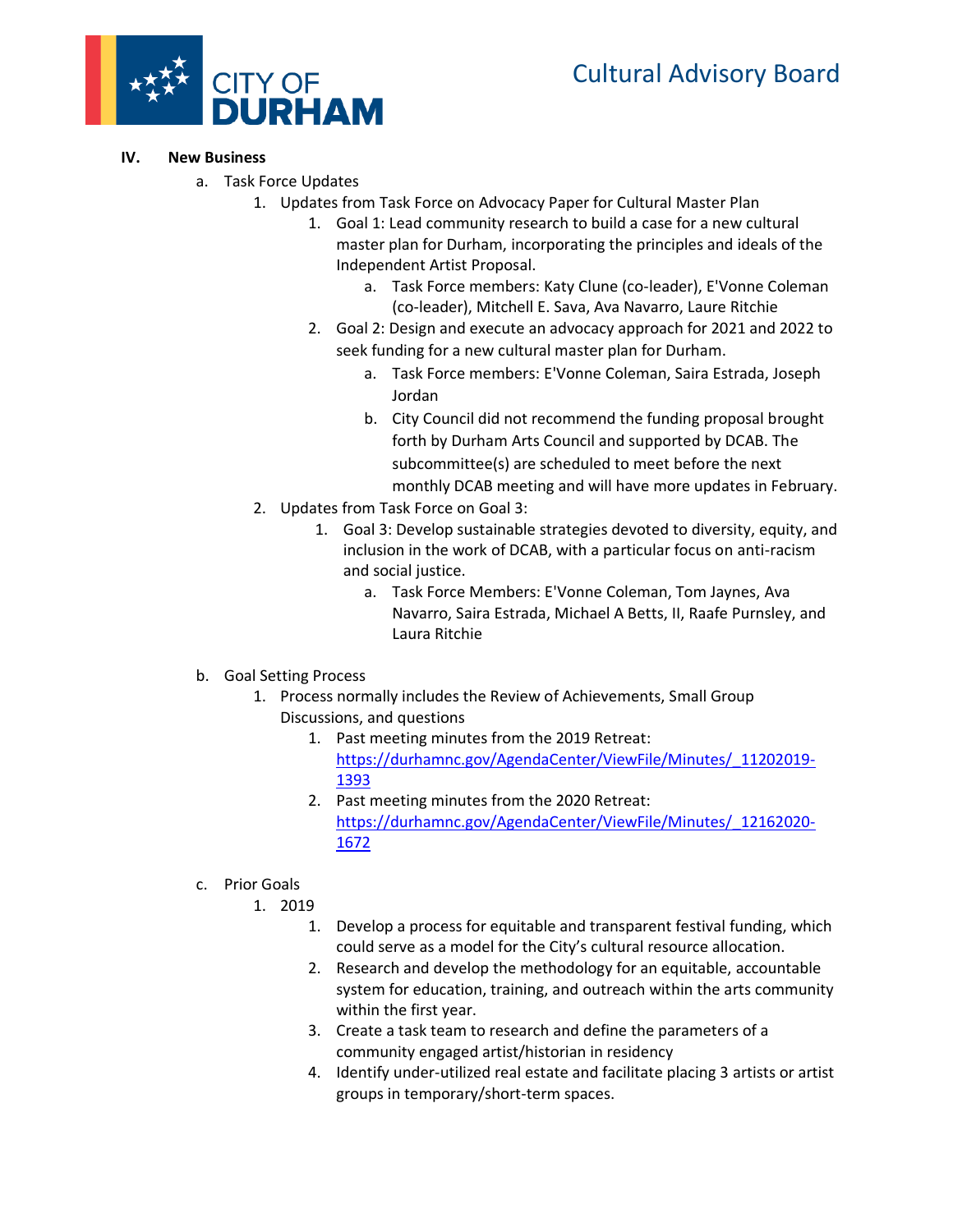# Cultural Advisory Board



- 2. 2020
	- 1. The Cultural Advisory Board will provide a recommendation to the Mayor that addresses the Durham Artists' Proposal, considers potential alignment of an artist/historian-in-residence, and encourages greater access to local artist spaces by February 1, 2020.
	- 2. All (100%) Cultural Advisory Board members will participate in training designed to promote equity in art and culture by May 1, 2020 (November 31, 2020) and by November 1 (December 31, 2020), DCAB will develop a framework on applying the training in conjunction with the City's Equitable Engagement Blueprint.\*
	- 3. The Cultural Advisory Board will re-evaluate the festival and special events funding process with an equity lens by July 1, 2020.
	- 4. The Cultural Advisory Board will review and recommend changes to the by-laws to consider how we will serve both the City and County by October 1, 2020.
	- 5. The Cultural Advisory Board will support various City and County arts and cultural initiatives (e.g. SmART, Public Art, etc.) throughout the year.
- 3. 2021
	- 1. Lead community research to build a case for a new cultural master plan for Durham, incorporating the principles and ideals of the Independent Artist Proposal.
	- 2. Design and execute an advocacy approach for 2021 and 2022 to seek funding for a new cultural master plan for Durham.
	- 3. Develop sustainable strategies devoted to diversity, equity, and inclusion in the work of DCAB, with a particular focus on anti-racism and social justice.
- d. Group Discussion
	- 1. The DCAB split into groups to review the Draft 2020 DCAB Goals by discussing the following questions: Is this the right goal? When you determine what the right goal is, what are the steps you recommend CAB takes to achieve this goal? What bias do you expect to occur in this process and what suggestions do you have to counteract bias?
		- 1. The Task Forces have recommended changing the term from "masterplan" to something more accessible like "roadmap" and continue approaching the planning process from an anti-racist standpoint.
		- 2. How can the goals be condensed to be as effective and holistic as possible? What is the DCAB's capacity in relation to the goals set forth? Should any goals be considered "priorities" instead?
		- 3. How can the DCAB have a consistent representation across the community? Should DCAB members serve as direct representation from their respective neighborhoods and jurisdictions in Durham? How can this be achieved equitably?
		- 4. How should the DCAB approach forming a Steering Committee of varied stakeholders to advise on the cultural roadmap process?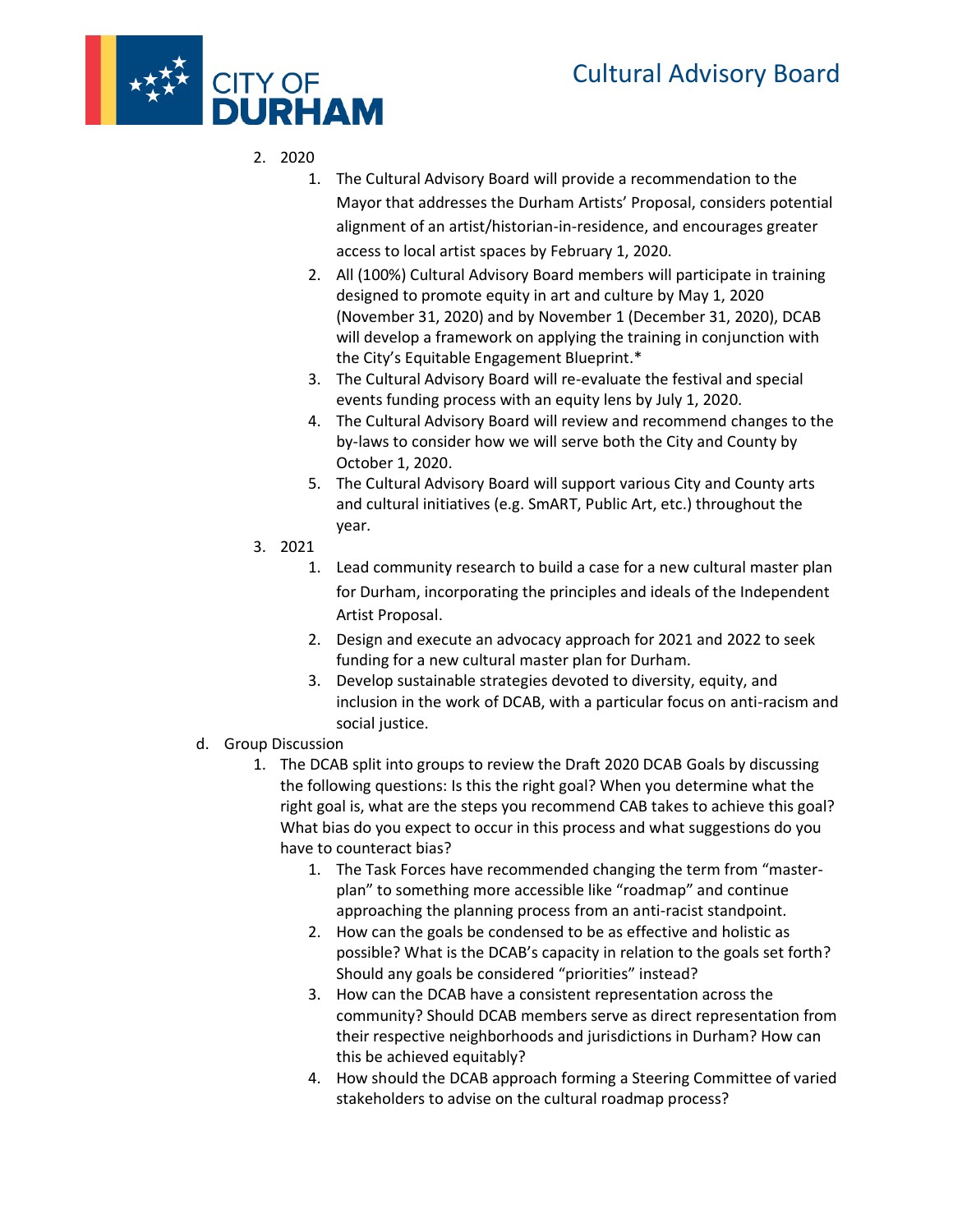# Cultural Advisory Board



- 5. What is DCAB's role in the planning process to ensure an equitable relationship between artists/creatives in Durham and new developers? How can affordable housing and studio spaces be brought into the conversation?
- e. Goal Concepts & Goal Adoption
	- 1. Review and adoption of goal themes/ideas
		- 1. Potential 2022 Goals and Priorities
			- a. Further planning and implementation of a new cultural roadmap for Durham
				- i. Core group to make recommendation for the Steering Committee
				- ii. Who approves the Steering Committee members?
			- b. Sustainable strategies devoted to diversity, equity, and inclusion in the work of DCAB, with a particular focus on anti-racism and social justice
			- c. Advocate for more funding for cultural programs in Durham by the City and County
				- i. Develop and adopt an advocacy approach for funding with a focus on engagement
			- d. Advise on all cultural matters to City Council and County Commissioners and related funding
				- i. How do we define cultural matters?
			- e. Strengthen DCAB's relationship with individuals and organizations within Durham's arts and cultural sector
			- f. Determine strategies for DCAB to advocate for art and artists during the real estate planning and development process
			- 2. Subcommittee to refine goal wording
				- a. A subcommittee will refine the goal wording for the goals and themes presented during the retreat.
			- 3. Final goal adoption at March meeting
				- a. The final goal adoption will be conducted at the March 16, 2022 Durham Cultural Advisory Board meeting.

**V. Break** 

#### **VI. Normal Business**

- **a. Old Business**
	- 1. The Task Force on Goal 1 have drafted a timeline for next steps for the roadmap planning process that will be reviewed with City staff and before it is shared with the full board at a future meeting.
- **b. Approval of Minutes**  January 2022 and December 2021
	- 1. **MOTION**: The Durham Cultural Advisory Board approves the December 2021 summary meeting minutes (Torres, Lee 2<sup>nd</sup>).
	- 2. **ACTION**: Approved. (9-0).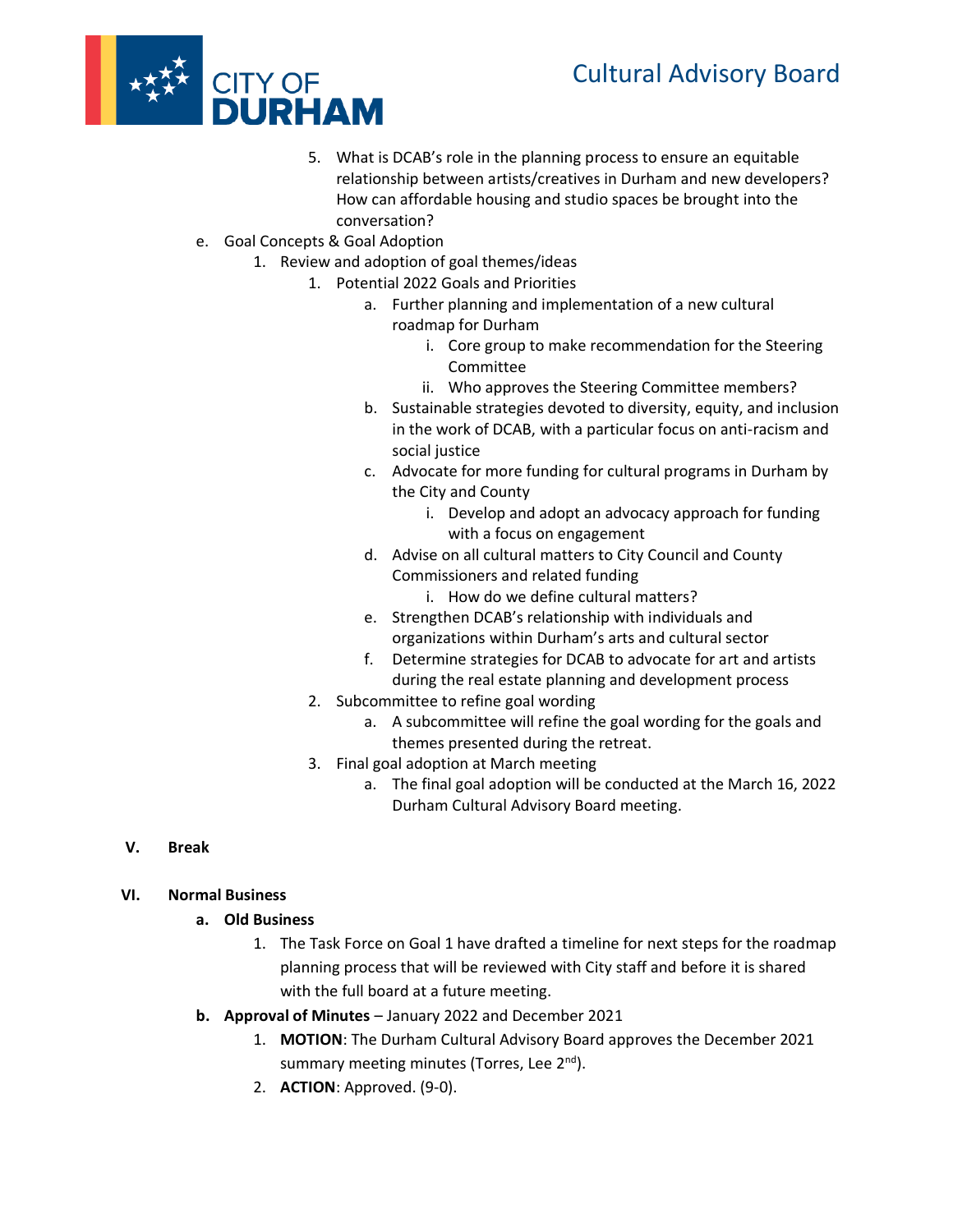

- 3. **MOTION**: The Durham Cultural Advisory Board approves the January 2022 summary meeting minutes with the addition of Andre Leon Talley's recognition. (Coleman, Jordan 2nd)
- 4. **Action**: Approved. (9-0).

## **c. New Business**

- 1. New Member Recommendation Updates (2/10 Work Session)
	- 1. View Agenda Item Support Materials here: [https://cityordinances.durhamnc.gov/OnBaseAgendaOnline/Documents](https://cityordinances.durhamnc.gov/OnBaseAgendaOnline/Documents/ViewDocument/WS-Published%20Attachment%20-%2015208%20-%20MEMO%20-%201%20-%20DURHAM%20CULTURAL%20ADVISORY%20BOARD.pdf?meetingId=511&documentType=Agenda&itemId=26316&publishId=115125&isSection=false) [/ViewDocument/WS-Published%20Attachment%20-%2015208%20-](https://cityordinances.durhamnc.gov/OnBaseAgendaOnline/Documents/ViewDocument/WS-Published%20Attachment%20-%2015208%20-%20MEMO%20-%201%20-%20DURHAM%20CULTURAL%20ADVISORY%20BOARD.pdf?meetingId=511&documentType=Agenda&itemId=26316&publishId=115125&isSection=false) [%20MEMO%20-%201%20-](https://cityordinances.durhamnc.gov/OnBaseAgendaOnline/Documents/ViewDocument/WS-Published%20Attachment%20-%2015208%20-%20MEMO%20-%201%20-%20DURHAM%20CULTURAL%20ADVISORY%20BOARD.pdf?meetingId=511&documentType=Agenda&itemId=26316&publishId=115125&isSection=false) [%20DURHAM%20CULTURAL%20ADVISORY%20BOARD.pdf?meetingId=5](https://cityordinances.durhamnc.gov/OnBaseAgendaOnline/Documents/ViewDocument/WS-Published%20Attachment%20-%2015208%20-%20MEMO%20-%201%20-%20DURHAM%20CULTURAL%20ADVISORY%20BOARD.pdf?meetingId=511&documentType=Agenda&itemId=26316&publishId=115125&isSection=false) [11&documentType=Agenda&itemId=26316&publishId=115125&isSecti](https://cityordinances.durhamnc.gov/OnBaseAgendaOnline/Documents/ViewDocument/WS-Published%20Attachment%20-%2015208%20-%20MEMO%20-%201%20-%20DURHAM%20CULTURAL%20ADVISORY%20BOARD.pdf?meetingId=511&documentType=Agenda&itemId=26316&publishId=115125&isSection=false) [on=false](https://cityordinances.durhamnc.gov/OnBaseAgendaOnline/Documents/ViewDocument/WS-Published%20Attachment%20-%2015208%20-%20MEMO%20-%201%20-%20DURHAM%20CULTURAL%20ADVISORY%20BOARD.pdf?meetingId=511&documentType=Agenda&itemId=26316&publishId=115125&isSection=false)
	- 2. The Durham Cultural Advisory Board is no longer recommending new members to City Council for appointment due to provisions listed in the Board's bylaws. The ACSC Division Manager is actively working to update the By-Laws through revisions to the DCAB Resolution that is anticipated to be approved by City Council by May 2022. Until approval, appointments will be led by members of City Council.
- 2. New Student Member Review and Appointments
	- 1. There is one student member vacancy on the board and twelve eligible applications.
	- 2. **MOTION**: The Durham Cultural Advisory Board nominates Katherine Lopez as a student board member (Jaynes, Hawley 2<sup>nd</sup>).
	- 3. **ACTION**: Approved. (9-0).
	- 4. **MOTION**: The Durham Cultural Advisory Board recommends Erin Lee as the next Candidate to be nominated, if Katherine Lopez is unable to serve (Betts, Ritchie 2<sup>nd</sup>).
	- 5. **ACTION**: Approved. (9-0).
	- 6. **MOTION**: The Durham Cultural Advisory Board recommends Alexa Burnston as the second Candidate to be nominated, if Katherine Lopez and Erin Lee, are unable to serve (Jordan, Betts 2<sup>nd</sup>).
	- 7. **ACTION**: Approved. (9-0).
	- 8. **MOTION**: The Durham Cultural Advisory Board approves not pursuing Mason Pickett's second term as a student board member due to his new location (Coleman, Lee 2<sup>nd</sup>).
	- 9. **ACTION**: Approved. (9-0).

## **VII. Public Questions**

a. No questions were submitted by the public prior to this meeting.